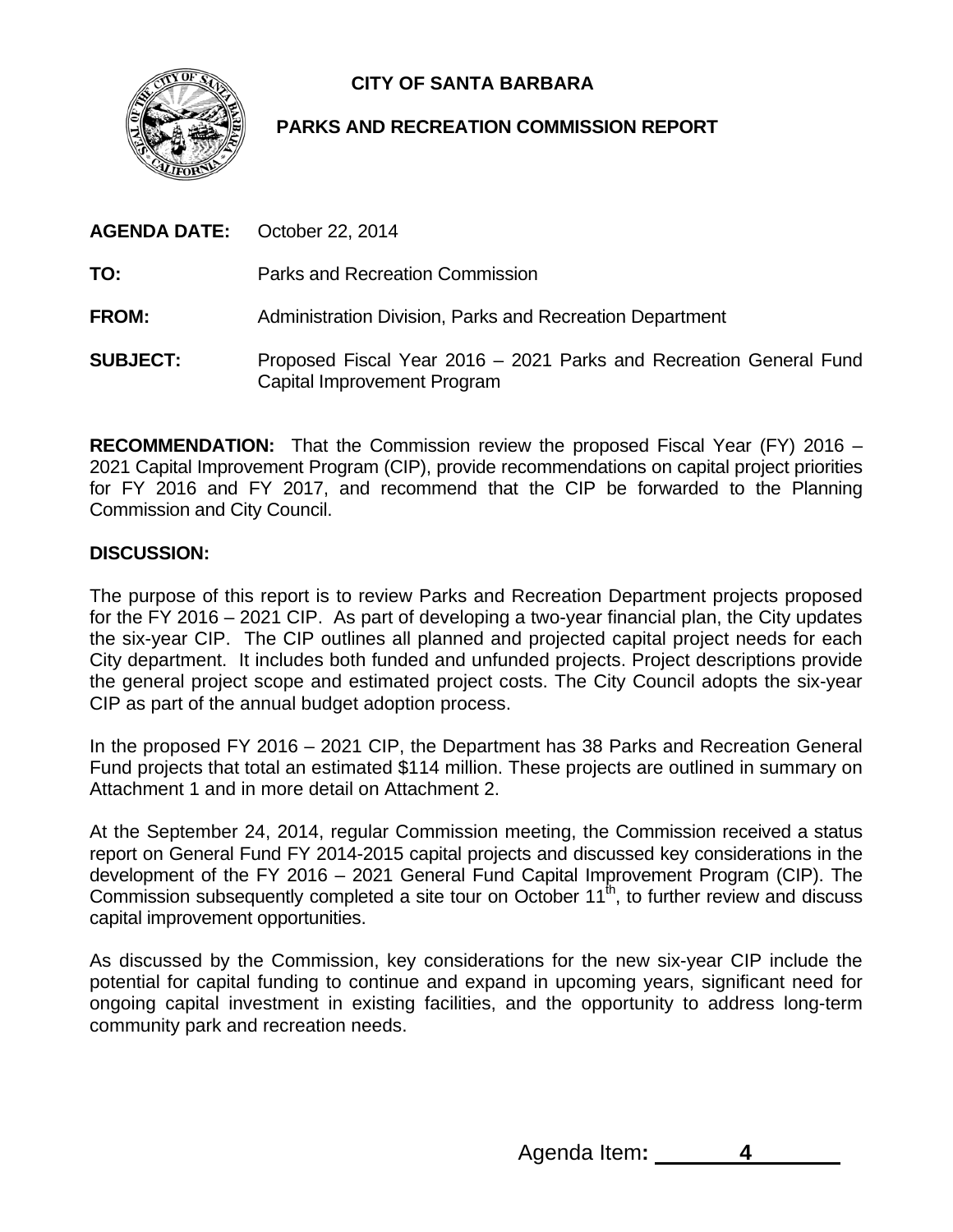Park and Recreation Commission Report Proposed FY 2016 – 2021 Capital Improvement Program (CIP) October 22, 2014 Page 2

### **Projects Identified for FY 2016 and FY 2017**

Since the City prepares a two-year operating budget, greater focus is placed on the first two years of the CIP. The tables below outline projects proposed for funding in FY 2016 and FY 2017. These projects were selected based on a number of considerations, including feasibility, cost, community need/interest, and facility need. Many of these projects are part of larger capital programs, such as Playground Replacement, Restroom Renovation, and Park Safety Infrastructure Improvements. They may also represent projects that are currently partially funded and underway. Additional funds would enable the Department to complete the improvements. The projects are listed in alphabetical order and have not been prioritized. Although the projects are currently proposed for the next two fiscal years, there is no guarantee that any will be funded.

| <b>Project Title</b>                                 | 2015-2016   | 2016-2017   |
|------------------------------------------------------|-------------|-------------|
| Alameda Plaza Renovation                             | \$75,000    | \$185,000   |
| Alice Keck Park Memorial Garden Renovation           | \$0         | \$75,000    |
| Andrée Clark Bird Refuge Water Quality Project       | \$150,000   | \$200,000   |
| <b>Artificial Sport Field Development</b>            | \$150,000   | \$0         |
| <b>Cabrillo Pavilion and Bathhouse Renovation</b>    | \$0         | \$3,000,000 |
| Carrillo Ballroom Air Conditioning                   | \$300,000   | \$0         |
| Carrillo Gym Renovation                              | \$0         | \$250,000   |
| <b>Chase Palm Park Renovation</b>                    | \$100,000   | \$400,000   |
| Median and Parkway Landscape Renovation              | \$150,000   | \$250,000   |
| <b>Municipal Tennis Facility Rehabilitation</b>      | \$100,000   | \$0         |
| Off-Leash Dog Areas                                  | \$0         | \$80,000    |
| <b>Ortega Park Pool Renovation</b>                   | \$0         | \$150,000   |
| Park Infrastructure Safety Program                   | \$100,000   | \$100,000   |
| Park Irrigation System Renovation                    | \$150,000   | \$200,000   |
| Park Restroom Renovation Program                     | \$140,000   | \$150,000   |
| <b>Parks and Recreation Facilities Master Plan</b>   | \$200,000   | \$150,000   |
| Parks and Recreation Parking Lot Maintenance Program | \$0         | \$92,500    |
| <b>Playground Replacement Program</b>                | \$175,000   | \$310,000   |
| <b>Thousand Steps Renovation</b>                     | \$100,000   | \$1,000,000 |
| Urban Forest Management Plan Implementation          | \$75,000    | \$75,000    |
| <b>TOTAL:</b>                                        | \$1,965,000 | \$6,667,000 |

Notes: Measure B funds are proposed for the Andrée Clark Bird Refuge. Where possible, grant funds and other sources of funds will be pursued for a number of the other projects.